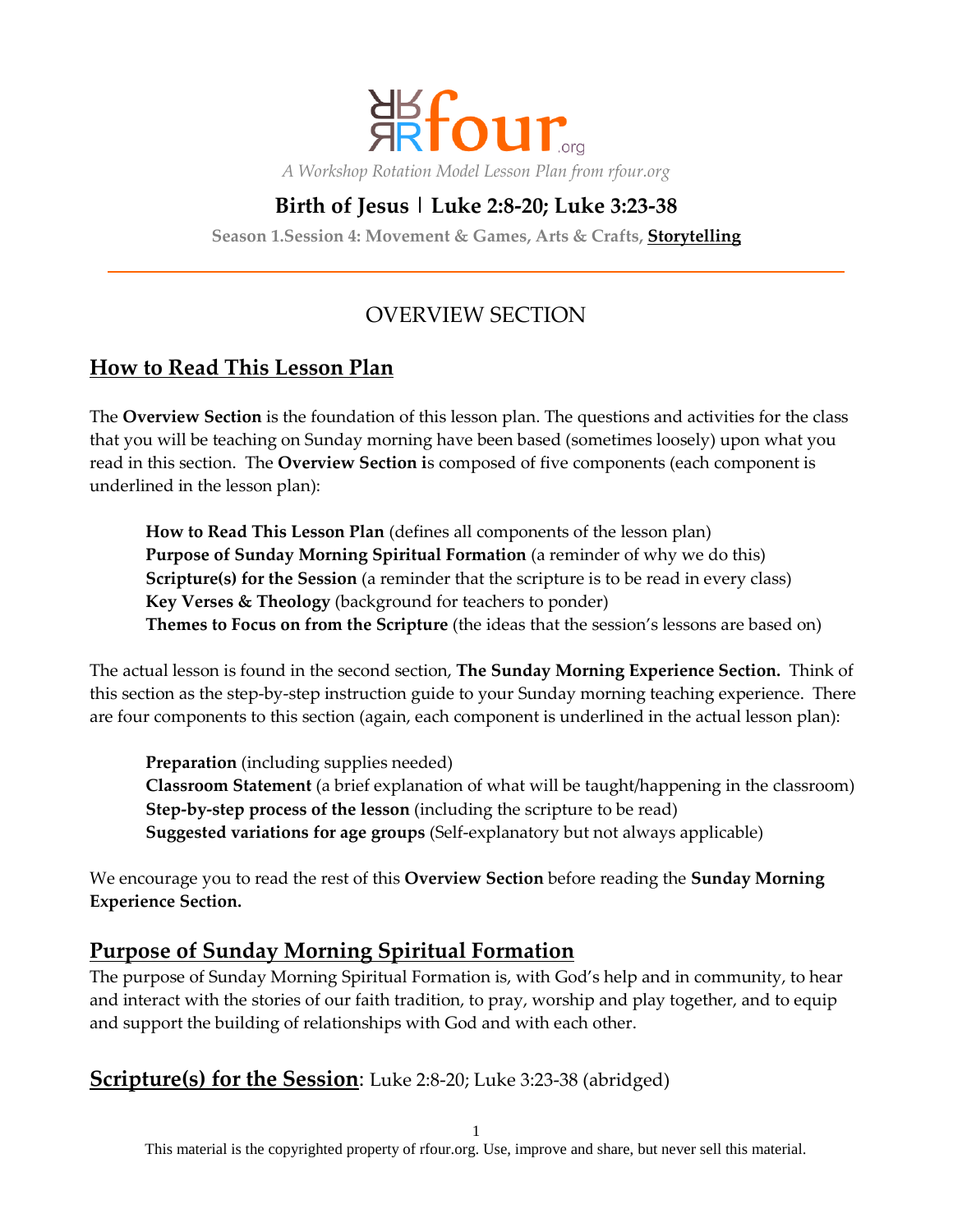*Please READ this aloud in every class you teach.* The actual words to the scripture can be found in **The Sunday Morning Experience Section: Step-by-Step process of the lesson**. When reading to the class, please read it from the lesson plan (not an actual Bible) as the wording of the scripture has been modified to help clarify some language issues.

**Key Verses & Theology:** These are provided to help the teachers think about and build a framework for understanding the story to help in answering some of the questions that the students might raise in class.

*Luke 3:23-38: 23 Jesus was the son of <.. 38 son of Enos, son of Seth, son of Adam, son of God.* So does God like or love Jesus more than other babies? More than you or me? Is Jesus different/special because of nepotism? The genealogy of Luke says, "No." Luke's genealogy does not just name Jesus as the son of God, but all those who came before him. And if Adam was the son of God, and we accept Adam as our first ancestor (in whatever form he takes), then we too are sons and daughters of God. If we agree to this reading/understanding of Luke's genealogy, then it changes our reading of other parts of the Jesus story.

*2:10But the angel said to them, "Do not be afraid; for see—I am bringing you good news of great joy for all the*  people... The Good News can be startling and is often prefaced with the words, "Do not be afraid." And what is the Good News in this case? That a child is born. Traditional theology based on the Jesus birth narratives of Luke and Matthew tell us that Jesus' birth was a special occasion and that this special birth therefore made Jesus who Jesus was. But another way to understand the birth narrative is to think that *how* Jesus chose to live his life then made his birth, in retrospect, special.

For those of us who have experienced personally or through someone close to us the birth of a child, we know that every birth is good news: A child, my child, our child, my friend's child has been born. And to think that each birth represents another opportunity for the world to be different, another gift of God given to the world to turn back to God – that is indeed Good news: A child is born.

*2:15When the angels had left them and gone into heaven, the shepherds said to one another, "Let us go now to Bethlehem and see this thing that has taken place, which the Lord has made known to us." 18and all who heard it were amazed at what the shepherds told them. 19But Mary treasured all these words and pondered them in her heart.* Announcing a birth with style helps, doesn't it? A child born in a barn and lying in a manager isn't usually enough to get shepherds or anyone else of this world to stop and take notice. A kid born in a barn is just another kid born into limited resources, with the odds stacked against him/her. But a multitude of angels...that'll get at least someone's attention. And it does. The shepherds listen enough that they go into town: Not a common choice for shepherds, especially when they're leaving the sheep less guarded (most likely they left a remnant of shepherds behind to watch over the sheep). But what if every child were welcomed into the world this way? What if every time a child was born, parts/aspects of the world would stop and go welcome that child? It certainly would cause a mother to "ponder all these things in her heart." And who knows how that pondering would then affect parenting choices made over the years...?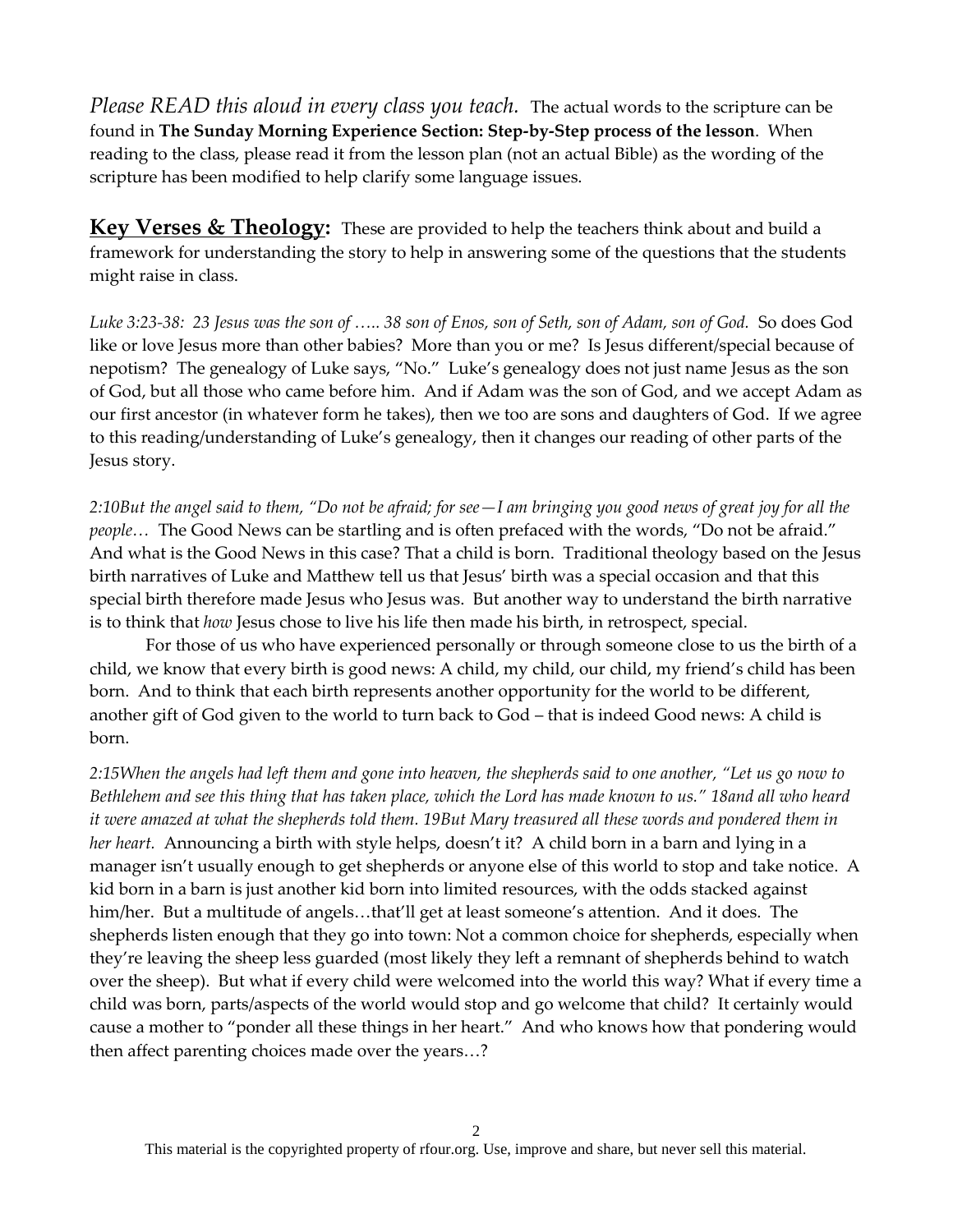**Themes to Focus on from the Scripture:** Themes are provided to help teachers understand the teaching of the *session* (not necessarily the class). Sometimes an activity in one class may not match up with any of the themes.

**Belonging:** As humans, a need that we have is to belong. Often we associate this sense of belonging with those who care for us, provide for us, for instance, like parents. In the Christmas story, God is portrayed as Jesus' parent. Jesus belongs to God. And that's important. But what sometimes gets overlooked is that God is our parent too. We too are God's sons and daughters. None of us is alone. None of us is an orphan.

**Identity:** Who we think we are often comes from who we think we belong to. The Good news is that we belong to God. If we trust that we are God's son or daughter, then we can more fully receive what God has to offer us, thus helping us to become more of who are – God's child. Jesus embodies who we are and what we can do when we fully receive what God has to offer us.

**Sharing:** Once we believe we've been given something good, we want others to know the goodness of what we've received. Seen a good movie, listened to a good song, read a good book? Then what do you do? You go share it with someone! The shepherds do the same thing. They share the excitement of a child being born. And this excitement is contagious. And how exciting is it that each of us is God's beloved daughter/son? Looking at the Jesus story, we can see what is available to us to share when we live into the truth of being God's child.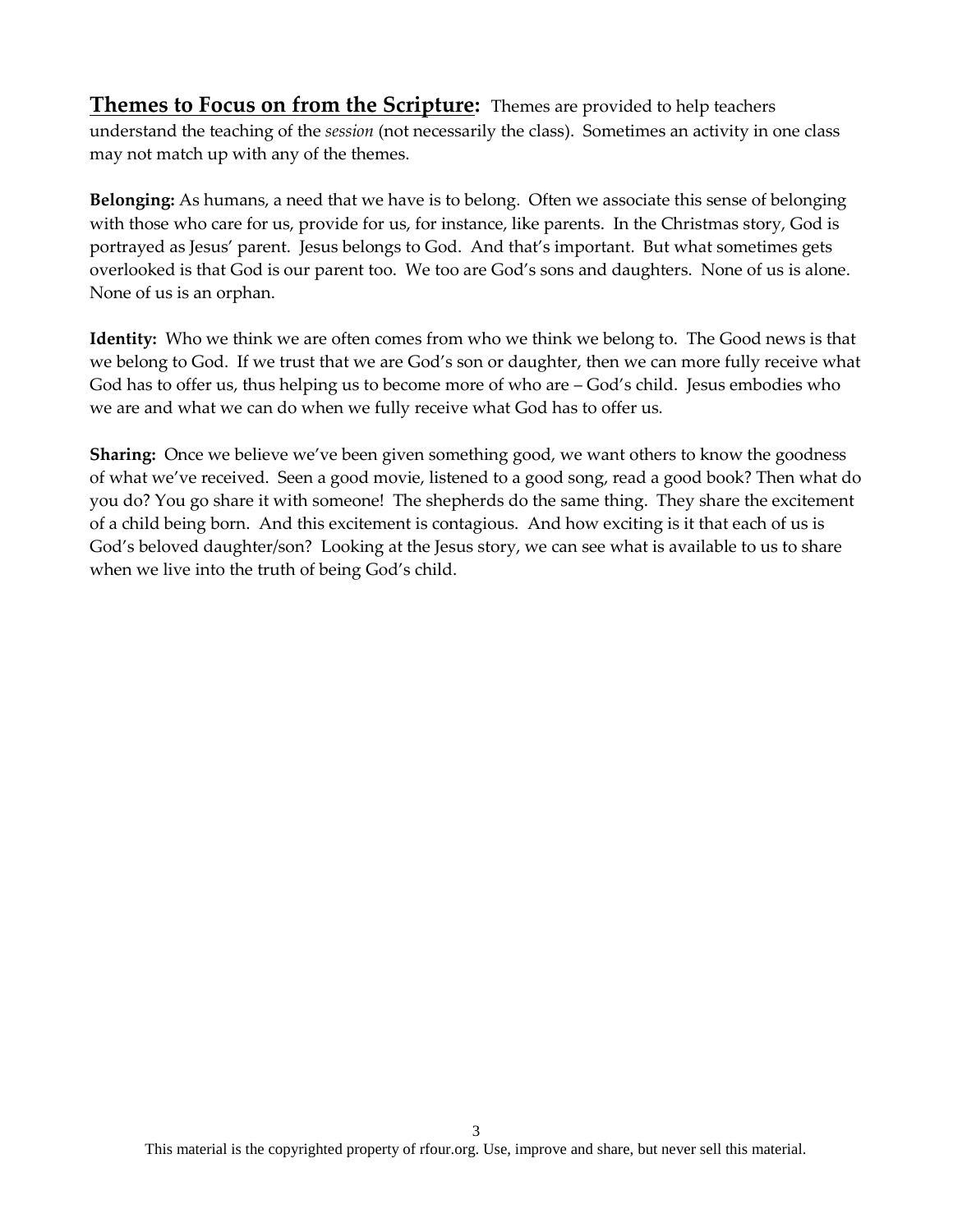*A Workshop Rotation Model Lesson Plan from rfour.org*

## **Birth of Jesus | Luke 2:8-20; Luke 3:23-38**

**Season 1.Session 4: Movement & Games, Arts & Crafts, Storytelling**

# THE SUNDAY MORNING EXPERIENCE SECTION

# **Preparation**

- o Print out this lesson plan and bring it with you on the Sunday Mornings you are teaching
- o Arrive at pre-arranged time to join other teachers, shepherds and staff for an opening prayer.
- o Supplies Needed: Story of Jesus' birth as told by Mary; costume to dress up as Mary; pictures for first activity; cards with scenes written out on them for second activity.

## **Classroom Statement**

This Storytelling class consists of telling the story of Jesus' birth from the perspective of Mary. It also has two activities that help the students to commit the story to memory. The first activity is taking pictures from the story and putting them in the correct sequence. The second activity is a "freezeframe" activity, where the students strike a pose from the story and the rest of the class has to guess what scene from the story is being displayed.

## **Step-by-Step Process of Lesson**

Shepherd comes in with students

**SHEPHERD ASKS** "Question of the Day."

### **INTRODUCE yourself**

Hi, my name is \_\_\_\_\_ and I want you call me (tell the students how they may address you).

#### **PRAY** (Short and simple is perfect)

God, thank you for this day and for each other. We need your help. Help us to learn about you this day. Amen.

### **TELL**

• Today, we're going to hear the story of Jesus' birth from his mother, Mary. It's written down in the form of a letter.

**READ** the script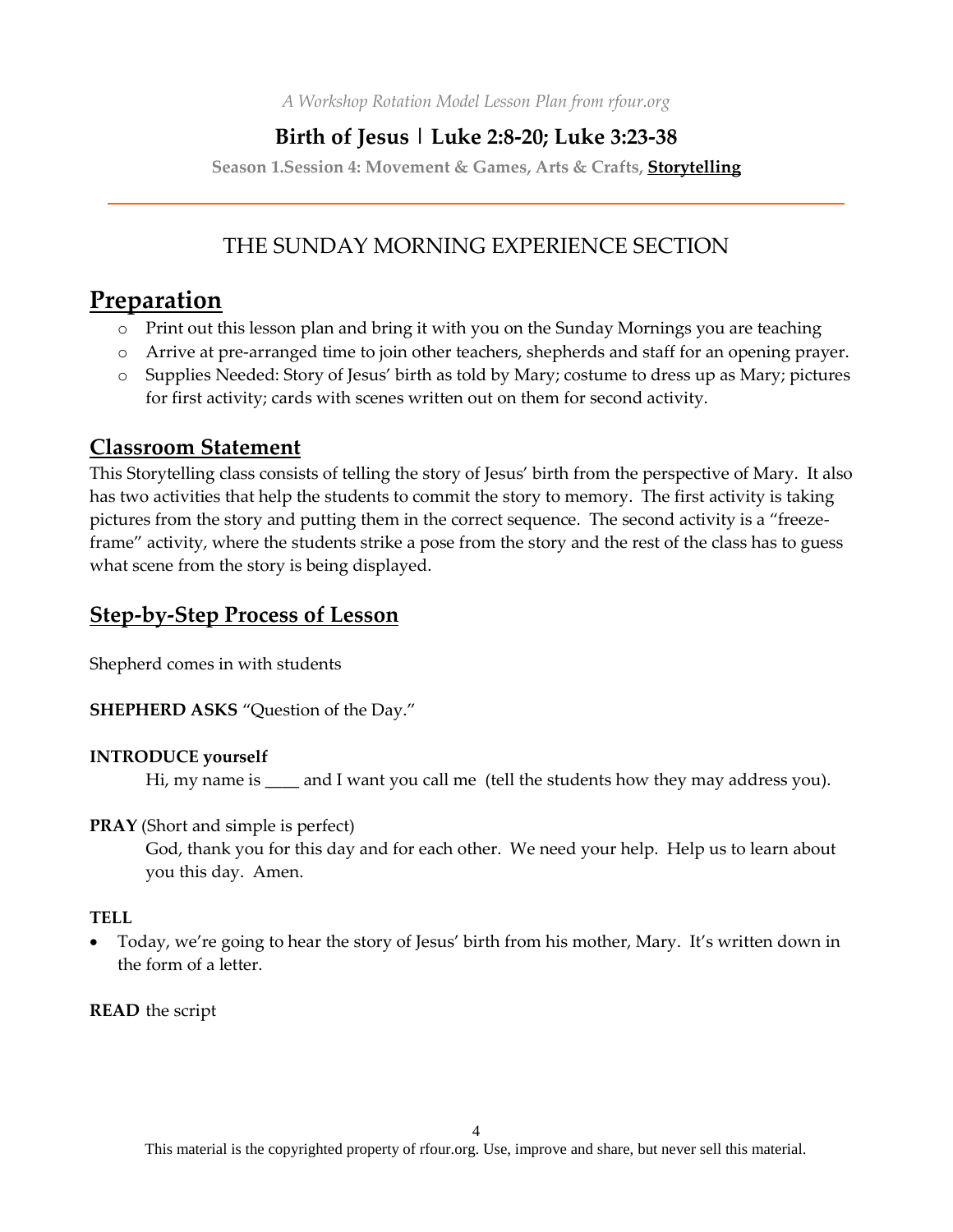Dear Jesus, your father, Joseph, and I want you to remember how things started for you. So we're asking a priest to write this down for us since we can't read and write very well.

Things started getting interesting about 10 months ago. My family and Joseph's family were getting ready to have a wedding party for Joseph and me. I was thankful that my parents and Joseph's parents chose to marry Joseph and I because I really liked Joseph. I tell you this because a lot of my friends were being married to men they didn't like at all.

But then a strange thing happened. A messenger of God came to me and told me that I was pregnant. But I didn't *feel* pregnant. But the angel told me that I was pregnant and that I was to call the child, Jesus. The name Jesus means, "God saves." The angel told me that Jesus was going to be a great man for the people of Israel, the Messiah (which means anointed one)! So this is exciting and scary news for me. And what's even scarier is that I need to tell Joseph. He's not going to like hearing that I'm having a child even though he and I are not yet married.

So I tell Joseph. And he IS angry. He doesn't believe me. But he says he'll think about what to do. If he doesn't choose to marry me, if instead he chooses to call off the wedding, people will ask why. And he'll probably say it is because I'm pregnant. And then if the townspeople get really upset (which sometimes they do), then they might kill me by stoning me. I'm very afraid that night after I tell Joseph. What's he going to do?

He comes to me the next day and tells me that though he doesn't understand it all, he knows that he is to marry me and that if I am pregnant, that he will name the boy Jesus and raise him as his own son. I am so happy and relieved! Our wedding plans continue on and we get married soon after.

A number of months later, the Roman Emperor says everyone must be counted, so that the Romans can tax us better. And in order for us to be counted, we have to travel to our ancestor's hometown. Well, for Joseph, this means we need to go to Bethlehem. That's over 60 miles by foot! And I'm so pregnant, I can hardly walk! But Joseph borrows a donkey from a family member and I ride to Bethlehem on the donkey. We cover about 10 miles a day. It takes us a week to get to Bethlehem. We're late because it took us so long. And I am exhausted. But there's no place to stay. All the places were filled up days ago. I can feel contractions starting – I think baby Jesus is ready to be born, but where? Where will I give birth to him?

Joseph is frantically searching for a place for us to rest. Finally, one innkeeper tells us we can stay in the barn out back. We go out there with all the other animals, and during the course of the night, you, my wonderful and beautiful baby Jesus, are born. Joseph helps out, which the men usually don't do, but he is so very gentle with you and cradles you in his arms and sings to you. Then we wrap you up with some blankets and lay you down in the animals' feeding trough. You looked so cute and cozy in there. We're all exhausted and fall asleep.

A few hours later we awake to the sounds of men walking to the barn. They are loud and sound a little lost. Joseph and I are worried about what they will do if they find us out here. We huddle together in a corner.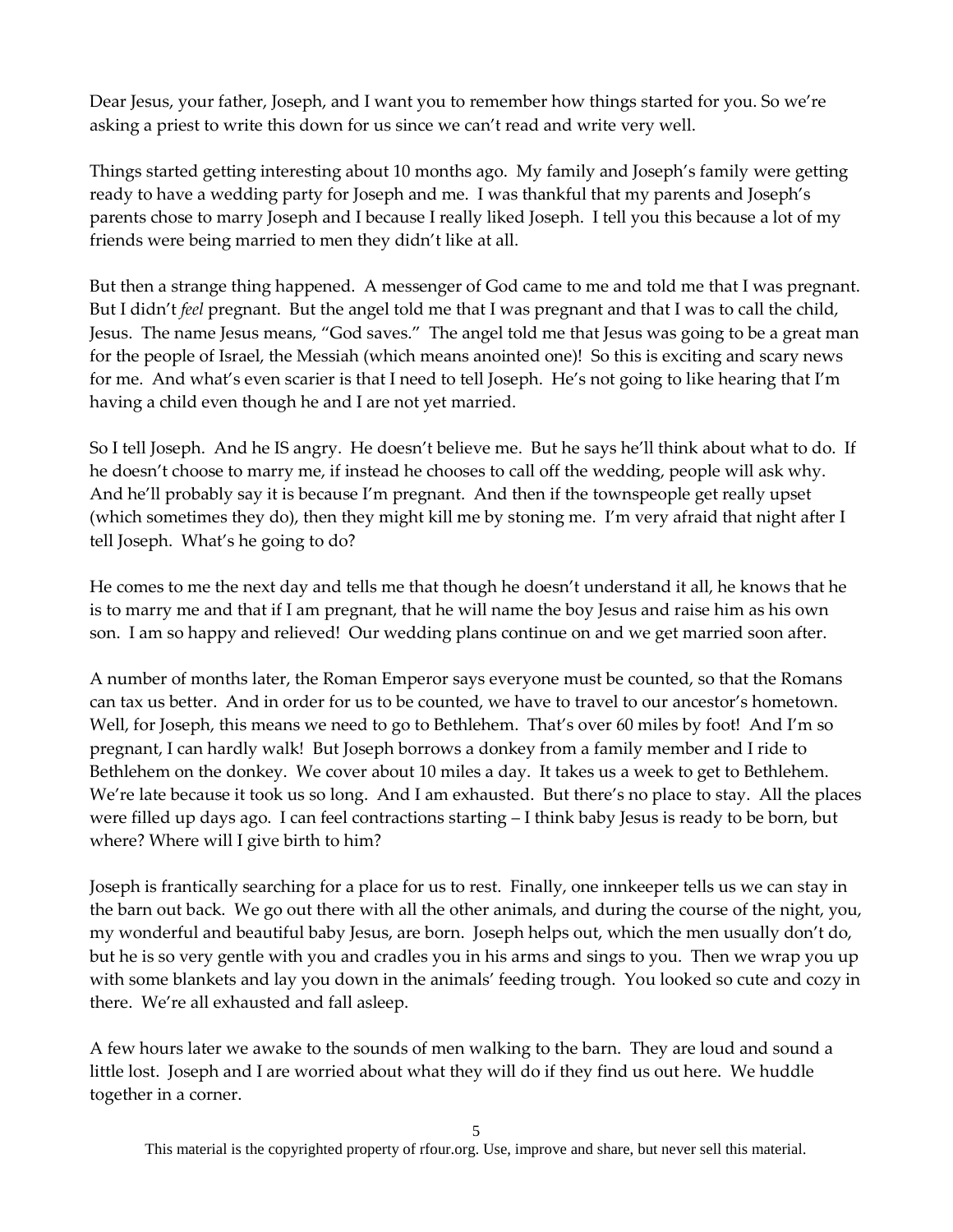Then the barn door opens and all these smelly men come in. They have torches and are smiling widely. One of the men comes over to the feeding trough and sees you, baby Jesus. The man throws his hands in the air and yells, "It's TRUE! He's here!" And then they all coming rushing over to you, Jesus. They fall to their knees and are praying outloud, saying, "Thank you God for bringing us here. Thank you God for this child. Thank you thank you thank you."

Then one of the men comes over to Joseph and me and tells me about angels in the field telling them to come find a baby in a barn, wrapped in cloths, lying in a animal food trough. He brings Joseph and me over to you and says to all of us, "This baby will grow into a man who will then help us to know God and live God's way better. Let us give thanks to God."

Then they are so excited, they go out and tell anyone and everyone what they had heard and seen. Some of the more curious people came that night to see us too. One man took compassion on us and let us stay in their place until I was ready to travel again.

It was quite the first day for you, Jesus. And I will remember it for as long as I live. I love you.

Your mother, Mary

## **EXPLAIN activity**

- There were a lot of things that happened in that story, weren't there?
- To help us remember all those things, we're going to use some pictures from the story and put them in order of how the story was told.
- Sounds pretty easy, right?
- But wait! There's a catch.
- First, I need everyone to line up on stage.
- Now, from now on, no one can say ANYTHING!
- [Give each student a picture. If there are more pictures than students, it's ok to leave out a few of the less important pictures. If you have more students than pictures, put the class into pairs and give each pair a picture]
- Now from left to right, you have to line up according to when you think the picture took place in the story.
- REMEMBER, YOU MAY NOT TALK to anyone.
- GO!

### **DO a**ctivity

### **TELL**

- For our next activity, you'll need to have a partner.
- Now that you all have a partner, I'm going to come around and give you a scene from the story.
- Your challenge is to figure out how to show this scene with your bodies. But you're not acting the scene out, instead you are going to act like a real-life PICTURE of the story.